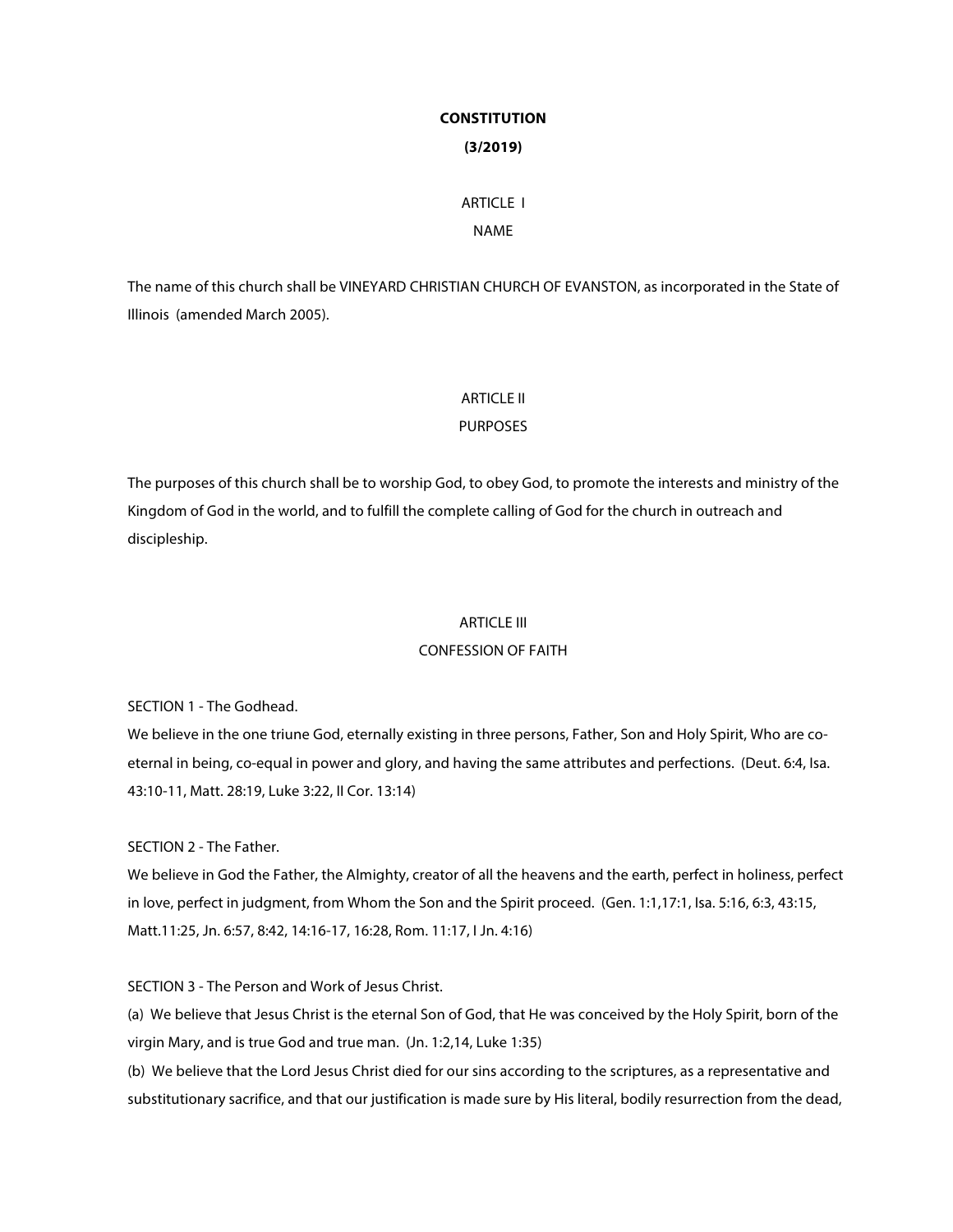and that His name and work are our sole means of salvation. (I Cor. 15:3-4, I Peter 2:24, Eph. 1:7, Rom. 4:25, Acts 4:12)

(c) We believe that the Lord Jesus Christ ascended to heaven, where He is exalted at the right hand of God above all power and dominion, and ministers as our High Priest and Intercessor. (Acts 1:9-10, Eph.1:20-21, Heb. 4:14, 7:25, I Jn.2:1)

### SECTION 4 - The Person and Work of the Holy Spirit.

We believe that the Holy Spirit is a person Who is with the Church forever and Who teaches the Church and guides the Church in all truth. The Holy Spirit gives varieties of gifts for the common good of the Church and guides the Church and the individual believer in service for the Church and in service towards the world. The Holy Spirit continues to manifest Himself through the gifts as described in Rom. 12:6-8, I Cor. 12:4-11 and Eph. 4:11-12. The individual believer is indwelt by the Holy Spirit, has his life in Christ and final redemption guaranteed in the Spirit, and is supernaturally empowered by the Holy Spirit. It is the Holy Spirit Who convicts the world of sin, righteousness and judgment. (Jn. 1:16, 16:7, 14:26, 16:13, I Cor. 12:4-11, Acts 10:19-20, 16:6-7, I Cor.3:16, II Cor. 1:22, Eph. 1:13-14, 4:30, Acts 1:8, Jn. 16:8-11)

# SECTION 5 - Scripture.

We believe in the sixty-six canonized and commonly recognized books of the Old and New Testtaments as inspired by God and inerrant in the original writing, and that they are the supreme and final authority in faith and life. (II Tim. 3:16, II Peter 1:19-21, I Thess. 2:13)

# SECTION 6 - Depravity.

We believe that man was created in the image of God, that he sinned and thereby incurred not only physical death, but also spiritual death, which is separation from God, and that all human beings are born with a sinful nature, and become sinners in thought, word, and deed. (Gen. 1:26-27, Rom. 3: 23, 5:14, Eph. 2:1-3)

### SECTION 7 - Salvation.

We believe that eternal salvation is solely the gift of God, and that all who in sincere contrition repent of their sins, believe the gospel and receive the Lord Jesus Christ by faith alone are born again of the Holy Spirit and become adopted sons of God. (Jn. 3:3-5, Titus 3:5, Acts 2:38, Eph. 2:8-10, Rom. 8:16)

### SECTION 8 - Second Coming.

We believe in the personal, bodily and imminent return of Christ in the air for His saints. (Matt. 24:30-31, I Thess. 4:13-18)

SECTION 9 - Judgment and Eternal State.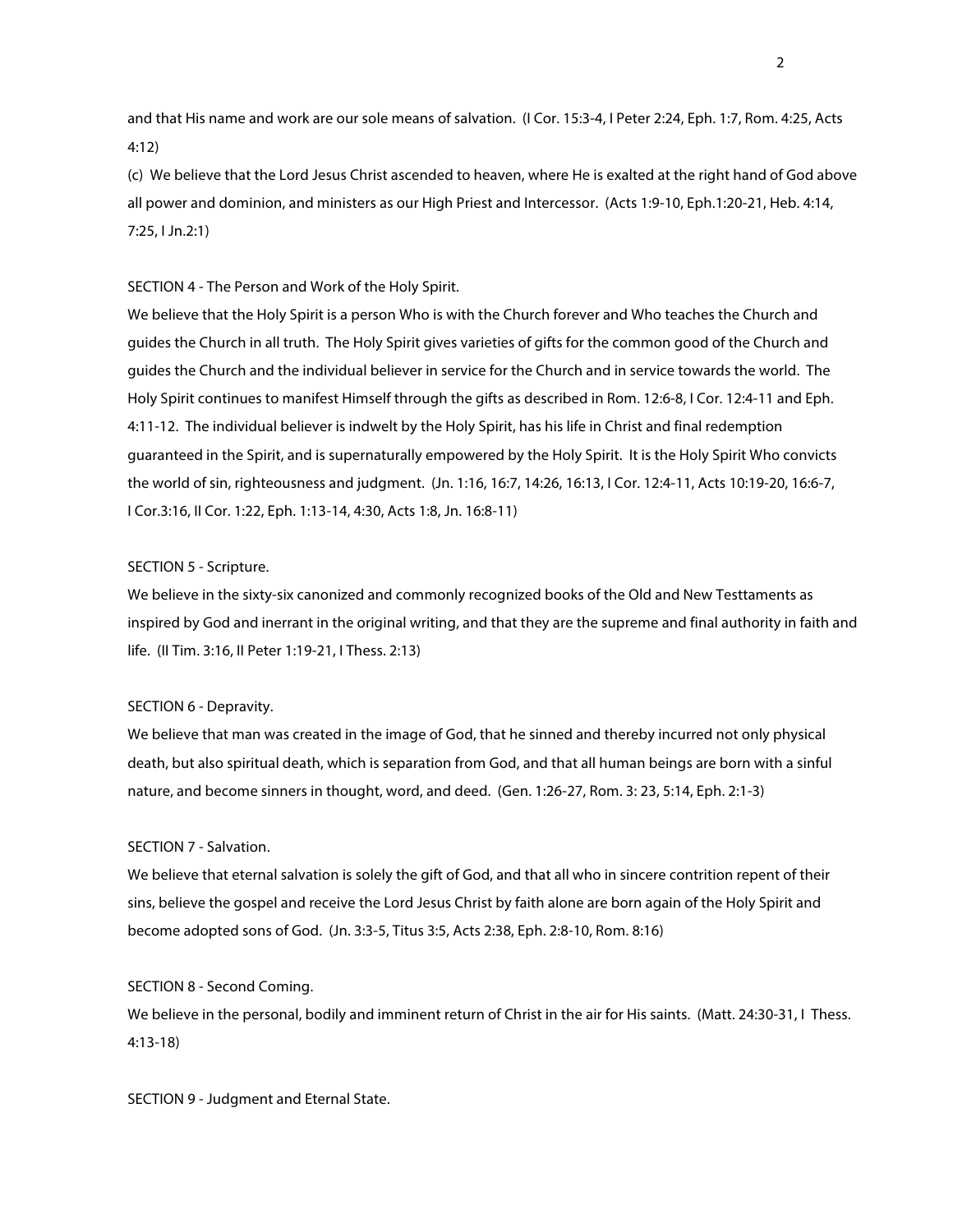We believe in the bodily resurrection of the just and the unjust, the everlasting blessedness of the saved, and the everlasting punishment of the lost. (Jn. 5:28-29, Matt. 25:45, Rev. 20:11-15)

# SECTION 10 - The Church.

We believe in the one, universal Church as the Body of Christ, a royal priesthood, a holy nation, the purchased people of God, the bride of Christ. The Church is built and established upon the foundation of the apostles and prophets, Jesus Christ Himself being the chief cornerstone. The Church is united in having one Lord, one faith, one baptism, one God and Father and one Head, Jesus Christ. The Church is all those who in faith look upon Jesus as the author and giver of salvation. God has called the believers in various places to join together into local churches as visible expressions of the Church in order to bring the power, the life, the character, and the authority of God into the lives of people. (I Cor. 1:2, Eph. 1:22-23, 2:19-22, 4:4-6, 5:22-32, I Peter 2:5-10)

# ARTICLE IV

# **ORDINANCES**

We recognize and shall practice certain God-ordained ordinances which were specifically commanded by Jesus Christ and which are outward signs of an inward grace received by faith. These shall include baptism in water by immersion (Matt. 28:19, Mark 16:16, Acts 10:47-48, Rom. 6:4) and the Lord's Supper (Luke 22:14-20, I Co. 11: 23- 29).

# ARTICLE V

### AMENDMENTS

The Church Council shall have the power to alter, amend or adopt a new constitution at any time, provided that such action is approved by a unanimous vote of the Church Council and ratified by two-thirds of the members.

# **BY-LAWS**

ARTICLE I OFFICES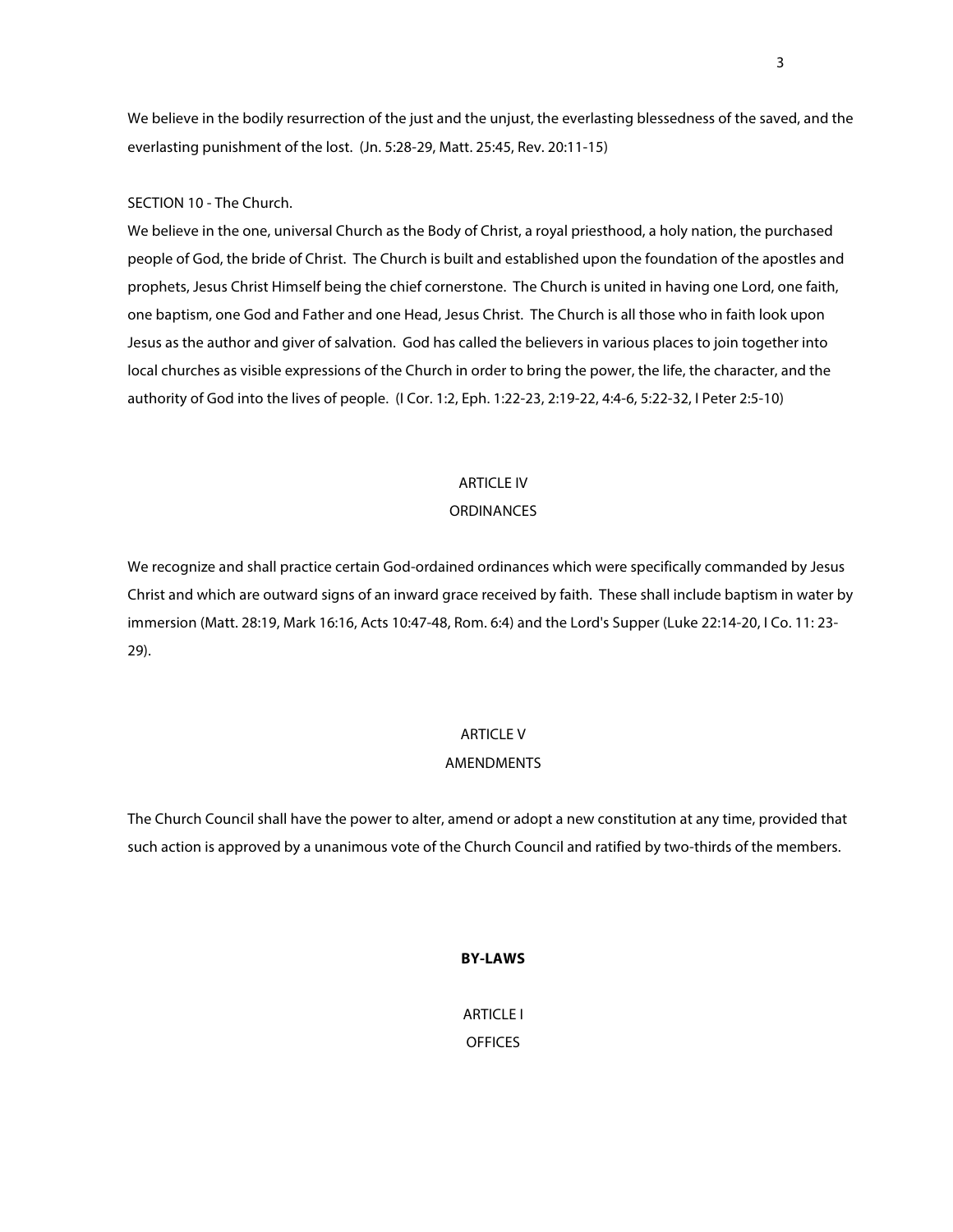The church shall maintain in the State of Illinois a registered office and registered agent at such office and may have other offices within or without the state.

# **ARTICLE II**

# MEMBERS

SECTION 1 - Classes of Members.

The church shall have one class of members.

# SECTION 2 - Qualifications.

In order to be eligible for membership, the following qualifications shall be met:

1. The individual must have had a genuine experience of regeneration through belief in Jesus Christ as the Son of God.

2. The individual must agree to and endorse the constitution and by-laws of the church and be able to agree to the confession of faith as set forth in the constitution.

3. The individual must have been obedient to the Lord through water baptism. The pastors shall have the right and responsibility of reviewing the validity of all baptisms.

4. The individual must have demonstrated a commitment to Vineyard Christian Church of Evanston, the evidences of which include but are not limited to the following: Regular attendance at the meetings and activities of the church; financial support of the church; contribution of services; hospitality toward the members and interested parties of the church; an attitude of cooperation with the pastors and leaders of the church. (I Thess. 5:12-13, Heb. 13:17)

# SECTION 3 - Membership Rolls.

A prospective member must complete an orientation course provided from time to time by the pastoral staff of the church. A new member may then be added by the submission of a signed statement of commitment in which the applicant verifies that they meet the qualifications for membership (Section 2) and that they agree to be governed by the constitution and bylaws of this corporation. By applying for membership all members agree to be bound by all provisions of these constitution and bylaws. Upon the approval of the president or vicepresident the new member shall be added to the list of active members by the church secretary. This list may be reviewed and updated at any time by the Church Council to ensure that all members are members in good standing according to the provisions of this Article.

SECTION 4 - Removal from Membership. (Matt. 18:12-18, Rom. 16:17-18, I Cor. 5:11, Gal. 1:8-9, Titus 3:10-11)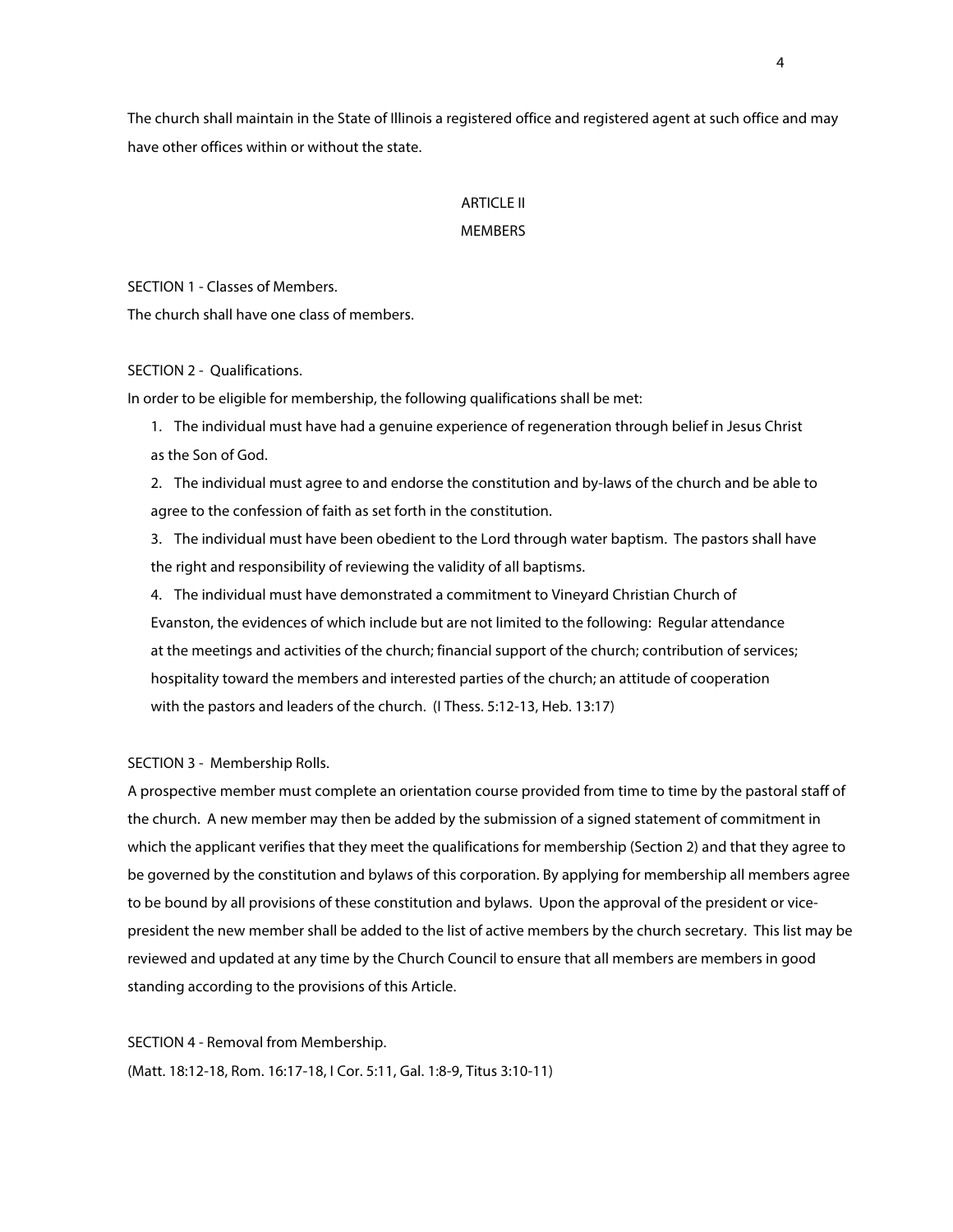1. Cause for removal shall be (a) significant disagreement with or deviation from the confession of faith as set forth in the constitution, in letter or in spirit, (b) continued lack of cooperation with the pastors of the church or disruption of the church so as to cause fellow believers to stumble in their walk with God or so as to promote schism, (c) continued immorality without a repentant attitude.

2. If cause for removal shall be found in any member, one of the staff pastors shall go to the member privately and confront the member in an effort to bring that person to repentance and to restore that person to a proper place with God and the church. If this fails to correct the problem, two staff pastors shall go to the member and again confront the person with the offense. If this attempt also fails, the Church Council shall attempt to meet with the member. If this fails to bring correction and/or reconciliation, the staff pastors shall inform the members of the church. Upon hearing the matter, the church membership shall prayerfully appeal to the member involved, in a manner approved by the church. If after a reasonable length of time (not less than 30 days) this fails to resolve the matter, the Church Council shall consider removal from membership.

3. The Church Council shall inform the membership of its decision, and the members shall cease to fellowship with such person until he or she is reinstated by decision of the Council.

# SECTION 5 - Forfeiture of Membership.

Enrolled members who shall without good cause absent themselves from the services of the church for a period of six consecutive months or more, or who willfully cease to contribute of their means to its support shall forfeit their membership.

#### SECTION 6 - Resignation of Membership.

Any member may resign at any time by giving written notice to the secretary of the church. Resignation of a member does not terminate or preclude the completion of a process of discipline as described in Section 4 above.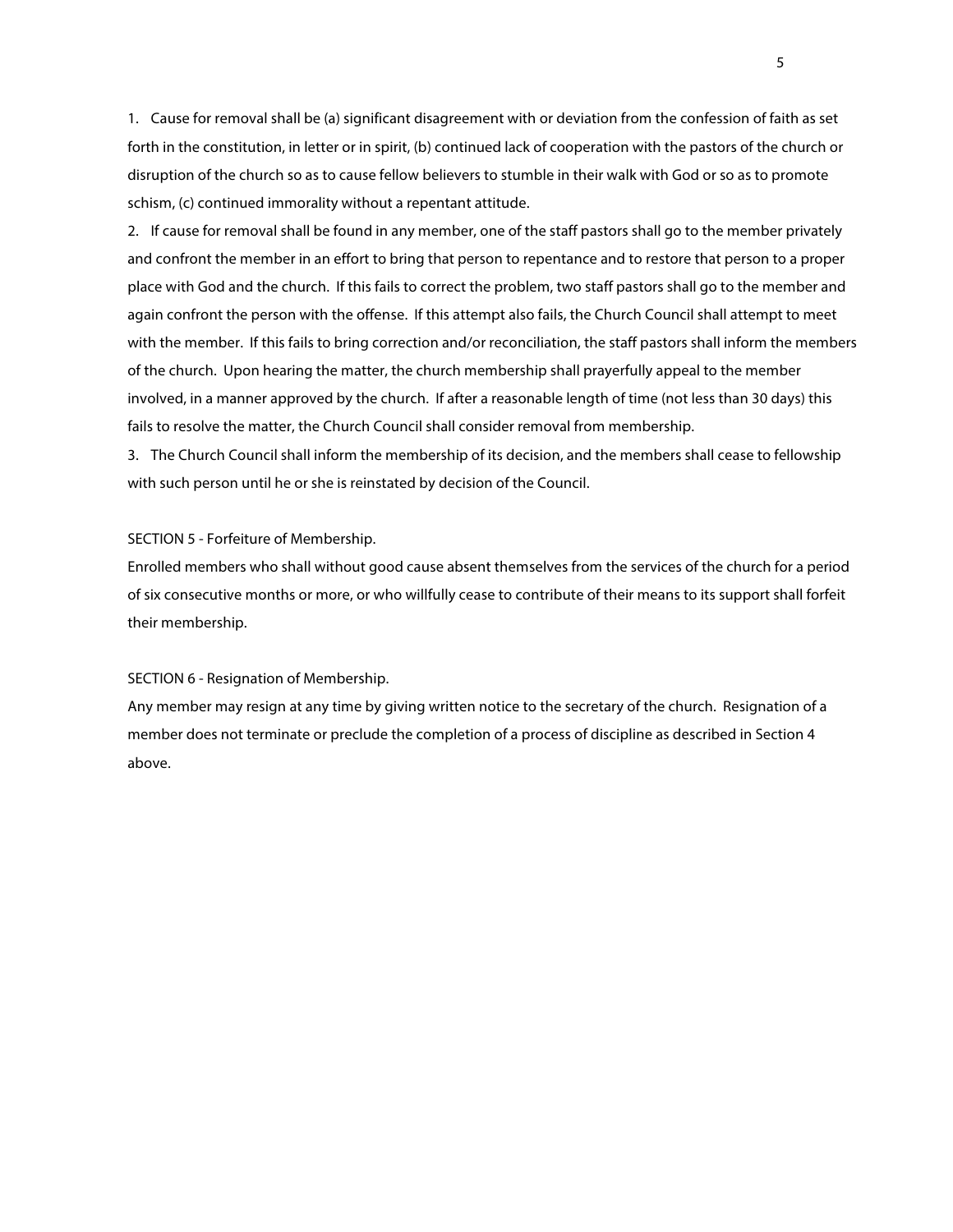#### ARTICLE III

### MEETINGS OF MEMBERS

#### SECTION 1 - Annual Meeting.

An annual meeting of the members shall be held in the first quarter of each calendar year for such purposes as hearing reports on the business of the church, making inquiries of the pastors regarding the affairs of the church, both business and spiritual, transacting such business as may be needed at the time, and seeking God as to the progress and direction of the church.

#### SECTION 2 - Special Meetings.

Special meetings of the members may be called by the senior pastor or by the church council, or by petition of a majority of the official members.

### SECTION 3 - Notice of Meetings.

Written or printed notice stating the place, day and hour of the meeting and, in case of a special meeting, the purposes or purposes for which the meeting is called, shall be delivered not less than five nor more than forty days before the date of the meeting, either personally, by mail, or by email—at the request of the member (amended 3/10/13), by or at the direction of the president, or the secretary, or the officers or persons calling the meeting, to each member entitled to vote at such meeting. If mailed, such notice shall be deemed to be delivered when deposited in the United States mail addressed to the member at his or her address as it appears on the records of the church, with postage thereon prepaid.

# SECTION 4 - Place of Meetings.

The place of meetings shall be determined by the Church Council, and the members shall be notified of the place when the meeting is announced.

#### SECTION 5 - Quorum.

Thirty percent of the voting membership and at least two-thirds (2/3) of the Church Council shall constitute a quorum at any meeting of the church. (Amended 3/11/01) No business may be transacted without such quorum.

# SECTION 6 - Decisions.

Except as otherwise provided, decisions at all meetings, shall be reached by a simple majority of the members present and a two-thirds majority of the Church Council present. Each member shall be entitled to one vote on each matter submitted to a vote of the members.

SECTION 7 - Proxies.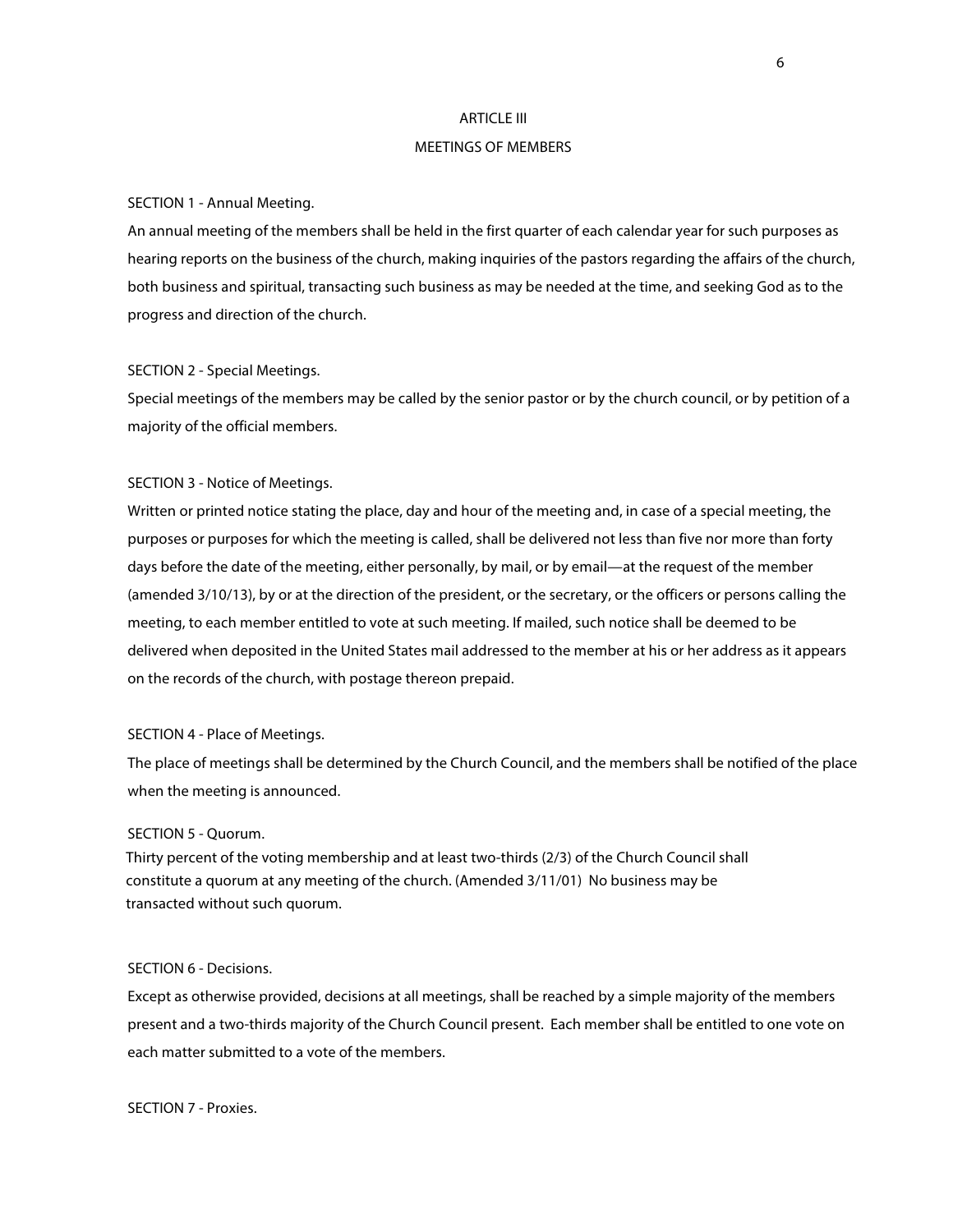Each member entitled to vote at a meeting of members or to express consent or dissent to church action at any meeting may authorize another person to act for the member by proxy. The proxy must have written authorization from the member or members for which he or she is to act.

# ARTICLE IV

# GOVERNMENT

SECTION 1 - The Headship of Christ

The government of the church shall be founded upon the Lordship and direction of Jesus Christ. Everyone in authority shall continually seek His mind and will, through His Spirit and the Word of God in all actions and decisions.

SECTION 2 - The Oversight of His Body by the Church Council

The Church Council shall serve under the leadership of the Senior Pastor, who is to function as the President of the Council and of the Corporation. The Church Council shall be the governing body of the church in respect to matters concerning business being done by the church (i.e. financial investment, buying or leasing of facility, maintenance, contract negotiation, etc.) and any other matters specifically given to the Church Council in this Constitution and By-Laws.

SECTION 3 - The Church Council

A. Job Description

.

1. The Church Council shall oversee the business of the church under the leadership of the Senior Pastor.

2. Subject to limitation of the Articles of Incorporation, other sections of the Constitution and Bylaws, and of Illinois law, all corporate powers of the corporation shall be exercised by or under the authority of the Church Council and the business and affairs of the corporation shall be controlled by the Church Council. The Church Council is the equivalent of a board of directors and shall have the following powers: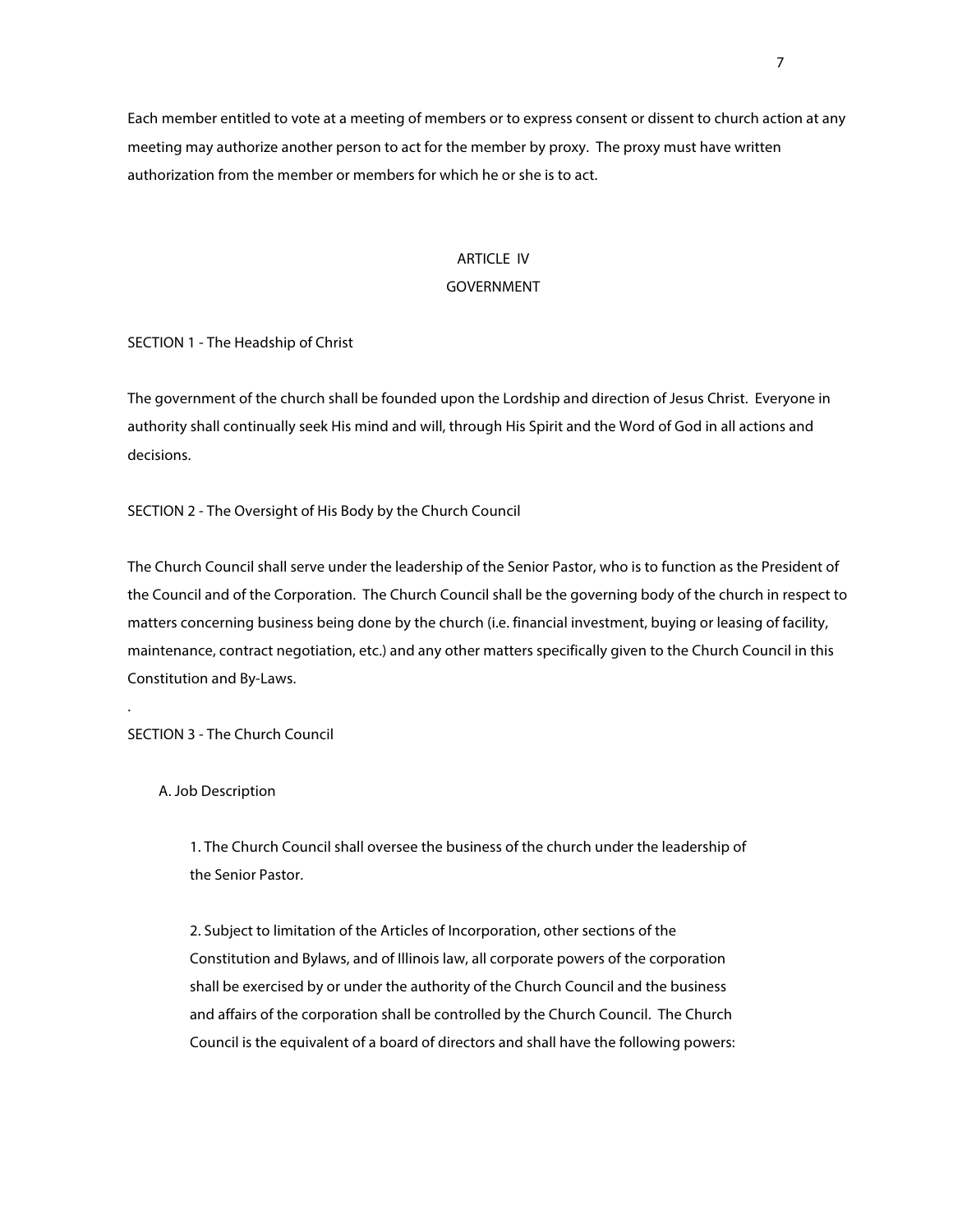a) To select and remove all other officers, agents, and employees of the corporation, prescribe such powers and duties for them as may not be inconsistent with law, the Articles of Incorporation or the Constitution and Bylaws, fix their compensation, and require from them fidelity bonds with acceptable sureties.

b) To conduct, manage, and control the business affairs of the corporation, and to make rules and regulations not inconsistent with law, the Articles of Incorporation, or the Constitution and Bylaws.

c) To borrow money, and incur indebtedness for the purpose of the corporation and for that purpose cause to be executed and delivered, in the corporate name, promissory notes, bonds, debentures, deeds of trust, mortgages, pledges, or other evidence of debt and securities.

d) To receive reports from the pastoral staff on the condition of the church and to offer advice and counsel to the Senior Pastor and pastoral staff on matters of the church.

### B. Number of Council Members

The Church Council shall consist of no more than nine(9) members and at least five (5) members until the number of members is changed by amendment to this Constitution and Bylaws. The Senior Pastor shall be a member of the Council, serving as the President of the Council.

#### C. Appointment and Vacancies

Council members shall be appointed by the Senior Pastor and ratified by a majority vote of the Church Council and a majority vote of the members of the church. They must be members of the church in order to be eligible for appointment. At least a majority of the council must not be employed by the church. Vacancies shall also be filled by appointment of the Senior Pastor and ratified by the Church Council then in office even though less than a quorum or by the sole remaining council member. A successor council member so appointed shall serve for the unexpired term of the predecessor. Council members need no further ratification after they have served their first full term.

### D. Term of Office of Council Members

The Senior Pastor shall serve as a council member as long as the Senior Pastor serves as pastor. The term of office for all other council members shall be one (1) year or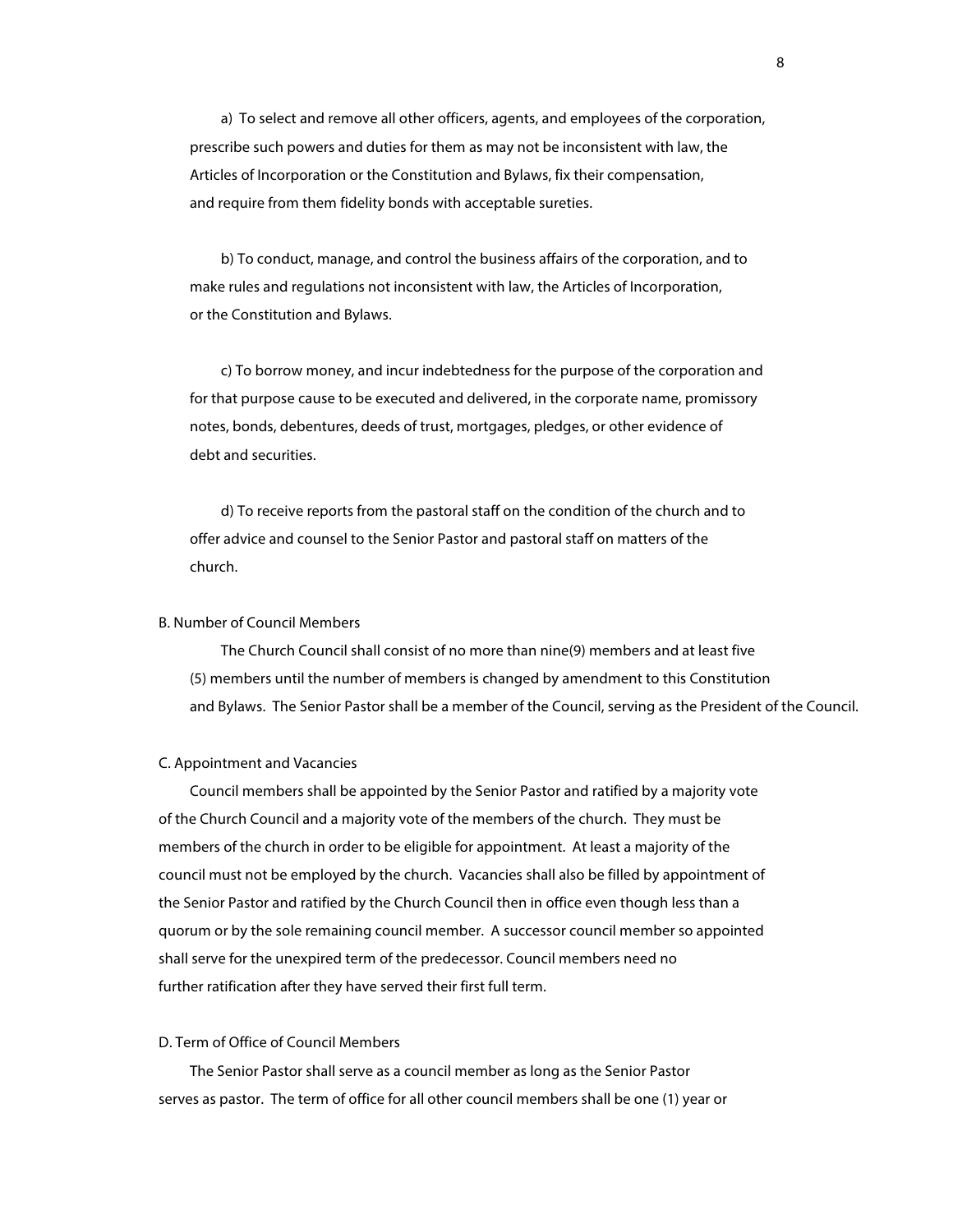until a successor is appointed. Successors for council members whose term of office are then expiring shall be appointed at the annual meeting of the members in the year such terms expire. Council members may succeed themselves in office if reappointed by the Senior Pastor. In such cases of reappointment, a second ratification by the membership is not needed.

#### E. Quorum

The greater of three (3) members of the Church Council or a majority of the Council shall constitute a quorum for the transaction of business.

#### F. Place and Time of Meetings

Regular meetings of the Church Council may be held at any place that has been designated by the Council and at any time designated by the Council. Special meetings of the Church Council for any purpose or purposes may be called at any time by the president (Senior Pastor) or a majority of the other council members.

### G. Organization Meeting

Before each annual meeting the Church Council shall hold a regular meeting for the purpose of organization, appointment of officers, approval of the budget and the transaction of other business.

#### H. Telephonic Meetings

Any meeting, regular or special, may be held by conference telephone or similar communication equipment, so long as all members participating in the meeting can hear one another, and all such members shall be deemed to be present in person at the meeting.

### I. Action Without Meeting

Any action required or permitted to be taken by the Church Council may be taken without a meeting, if all members of the Council shall individually or collectively consent in writing to that action. Such action by written consent shall have the same force and effect as a unanimous vote of the Church Council. Such written consent or consents shall be filed with the minutes of the proceedings of the council.

#### J. Removal

A council member other than the Senior Pastor may be removed from office by the vote of a majority of the total council membership. The Senior Pastor may only be removed by a two-thirds (2/3) vote of the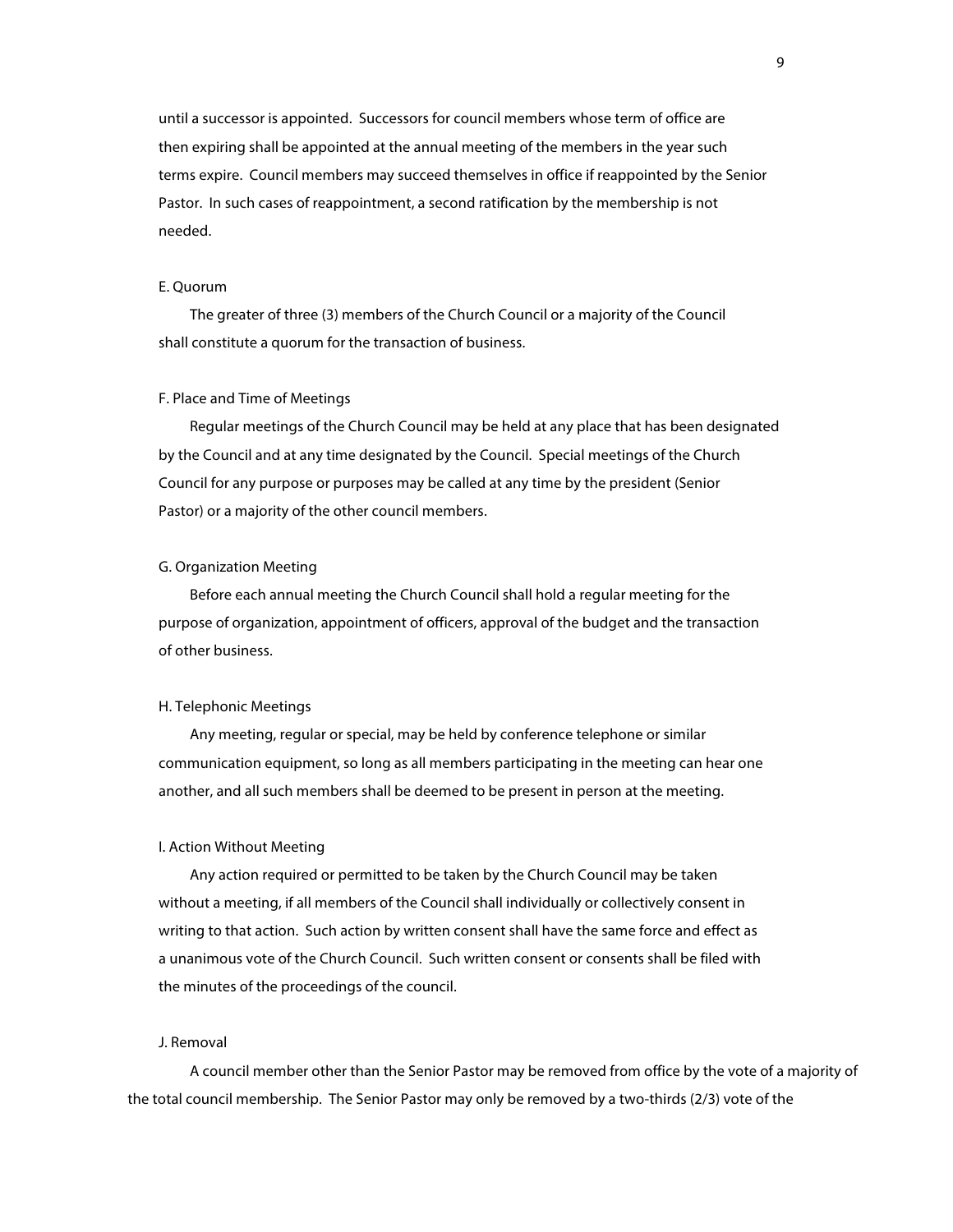combined total council membership and by 2/3 vote of the total church membership. The Senior Pastor may not vote on the dismissal of the Senior Pastor. Grounds for removal include departure from the confession of faith, serious breach of the constitution or by-laws, immoral conduct, and failure to faithfully fulfill the duties of the office.

#### K. Compensation

The council members shall receive no compensation for their services as council members. However, the pastors can receive compensation for their services as pastors. Council members may also serve as officers of this church for which they may be compensated.

### SECTION 4 - Ecclesiastical Matters vs. Business Matters

All matters relating to the spiritual health of the church, matters of doctrine and interpretation, matters of spiritual ordinances for the church, direction of ministry, leading and discernment for initiating or terminating ministry activities, and any other matters reasonably connected to spiritual leadership shall be the ultimate responsibility of the Senior Pastor and under the authority of the Senior Pastor, with advice and counsel being received from the Church Council.

### ARTICLE V

#### **OFFICERS**

### SECTION 1 - Officers.

The officers of the church shall be a president, one vice-president, a secretary, a treasurer, and such other officers as the Church Council may appoint. No two offices may be held by the same person.

#### SECTION 2 - Appointment.

The Senior Pastor shall serve as President and with the Church Council shall appoint all other officers of the corporation. Each officer shall hold office until a successor shall have been duly appointed, or until death, resignation, or removal as provided herein. Vacancies shall be filled by appointment of the Church Council.

### SECTION 3 - Removal.

Any officer other than the Senior Pastor may be removed by the Church Council at any time, by a vote of twothirds of the council members. The Senior Pastor (President) may only be removed by a vote of 2/3 of the total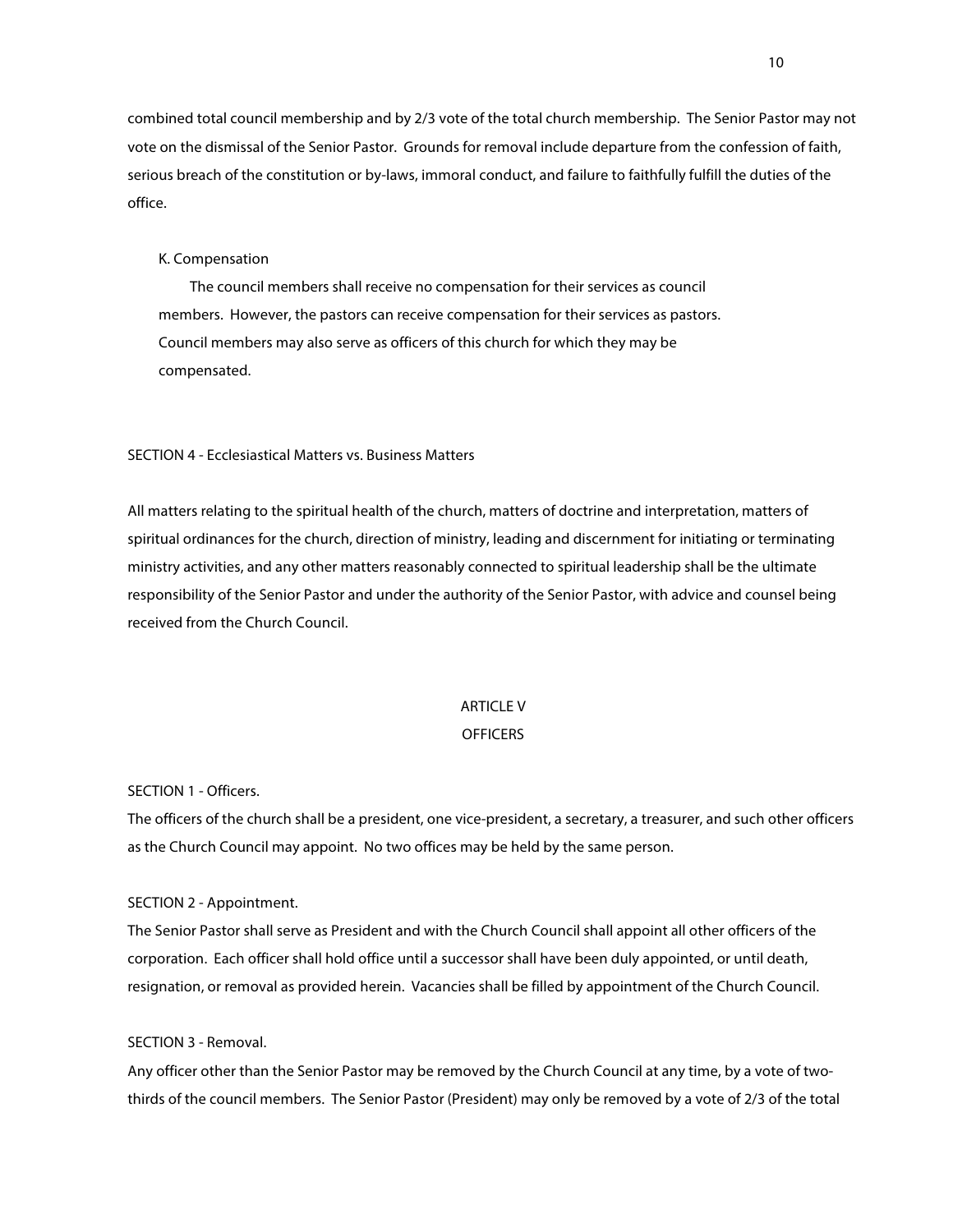Church Council membership and 2/3 of the total church membership on the basis of the grounds outlined in Article IV, Section 3, Paragraph J.

### SECTION 4 - Powers and Duties.

The officers shall have power to execute documents, contracts, and routine legal or financial business of the church, except as follows:

The Church Council shall be responsible to review the church financial records and handle financial-related matters under the leadership of the President and Vice-President. Any church expenditure that exceeds 1.0% of the prior calendar-year total church expenses must have the consent of the President and Vice-President and be approved by a majority of the Church Council members present.

The Church Council shall approve a yearly budget, which shall constitute approval of all budgeted items. Any single expenditure that exceeds 5 % of the prior calendar-year total church expenses must have the consent of the President and Vice-President and be ratified by more than one-half of the church members present. The Church Council shall be responsible to set the compensation arrangements of the church, including compensation for the pastors and officers. Upon request of the Senior Pastor or of a majority of the Church Council, a certified public accountant will be employed to perform an independent audit of the church books. At any time the Church Council may review a financial or legal decision of the officers, and may by a two-thirds majority of those present overrule any action.

# SECTION 5 - Terms of Office.

Terms of office shall be two years for all officers other than the President and Vice-President, who shall serve until death, resignation, or removal as provided herein. In the event of death, resignation, or removal before a term expires, the new officer shall complete the term.

### SECTION 6 - President.

# A. Job Description

The president shall be the principal executive officer of the corporation. The president shall see that the resolutions and directives of the Church Council are carried into effect, except in those instances in which that responsibility is assigned to some other person by the Church Council, and, in general, shall discharge all duties incident to the office of president and such other duties as may be prescribed by the Church Council. Except in those instances in which the authority to execute is expressly delegated to another officer or agent of the corporation or a different mode of execution is expressly prescribed by the Church Council or these by-laws, the president may execute for the corporation any contracts, deeds, mortgages, bonds, or other instruments which the Church Council has authorized to be executed, and the president may accomplish such execution either under or without the seal of the corporation and either individually or with the Secretary, any assistant, or any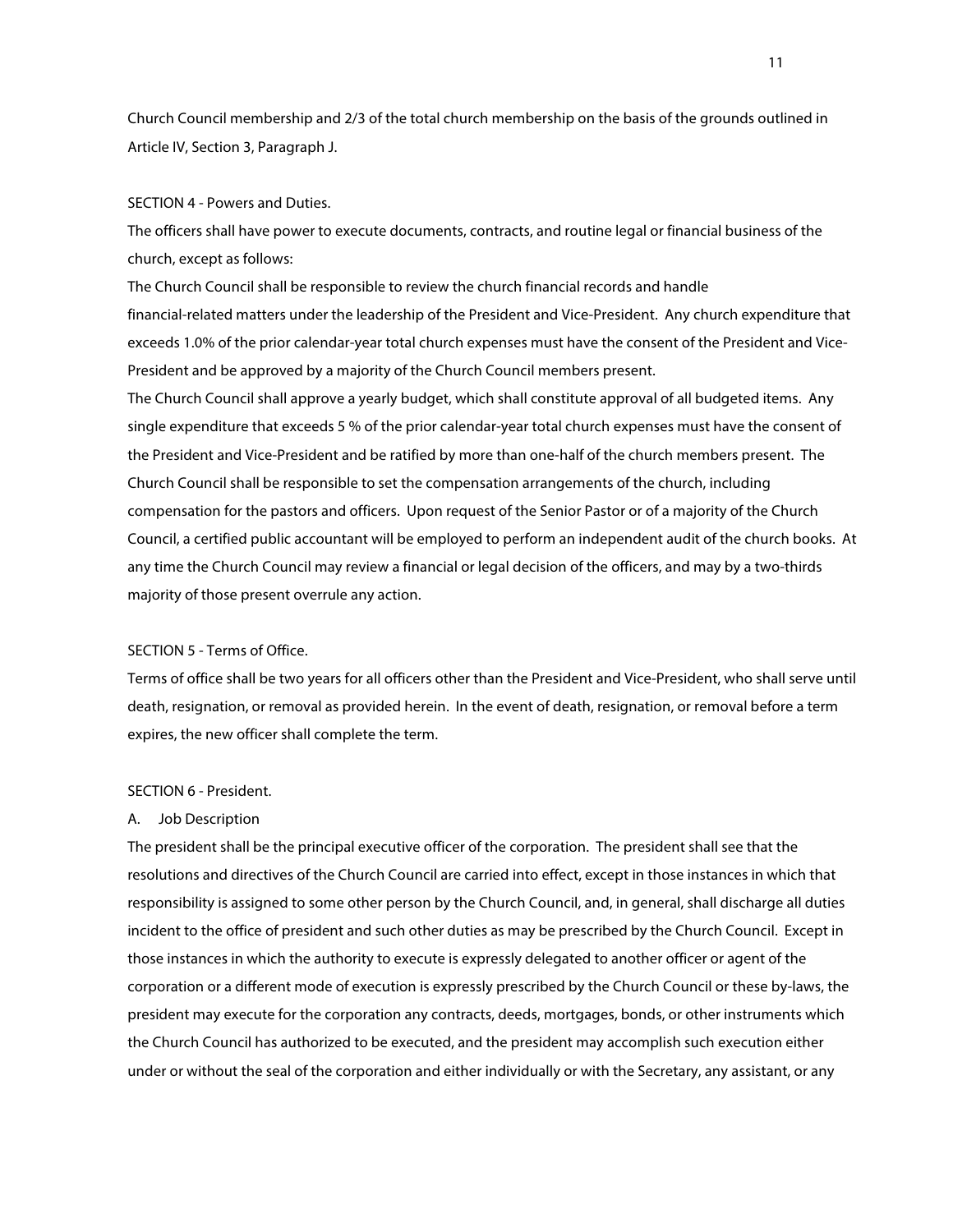other officer thereunto authorized by the Church Council, according to the requirements of the form of instrument.

As the President, the Senior Pastor shall have general supervision, direction, and control of the business and affairs of the corporation except as otherwise provided herein. The Senior Pastor shall preside at meetings of the Church Council and serve as its Chairperson. The Senior Pastor shall oversee the business of the church on a daily basis and give leadership to the Associate, and Assistant Pastors, the Church Council, the general church body and its ministries. The Senior Pastor shall have general supervision of the entire church and charge of all services, gatherings, and meetings as the Senior Pastor shall deem necessary.

#### B. The Appointment of a new Senior Pastor

1) The Church Council shall seek and appoint a new Senior Pastor should a vacancy arise in the pastorate. They shall seek first among the Associate or Assistant Pastors from within the fellowship, but may appoint a Senior Pastor from outside.

2) The resigning or retiring Senior Pastor may nominate a successor and/or participate in the appointment of a successor.

3) Upon approval by at least two-thirds of the church council the candidate for Senior Pastor must be ratified by a majority of the members present.

#### C. Termination

Should two-thirds (2/3) of the total Church Council membership and a 2/3 vote of the total church membership concur that the Senior Pastor should terminate serving as pastor of the church, the Senior Pastor shall resign, or be terminated.

# SECTION 7 - Vice-President.

The vice-president shall assist the president in the discharge of duties as the president may direct and shall perform such other duties as from time to time may be assigned by the president or by the Church Council. In the absence of the president or in the event of the president's inability or refusal to act, the vice-president shall perform the duties of president and when so acting, shall have all the powers of and be subject to all the restrictions upon the president.

### SECTION 8 - Secretary.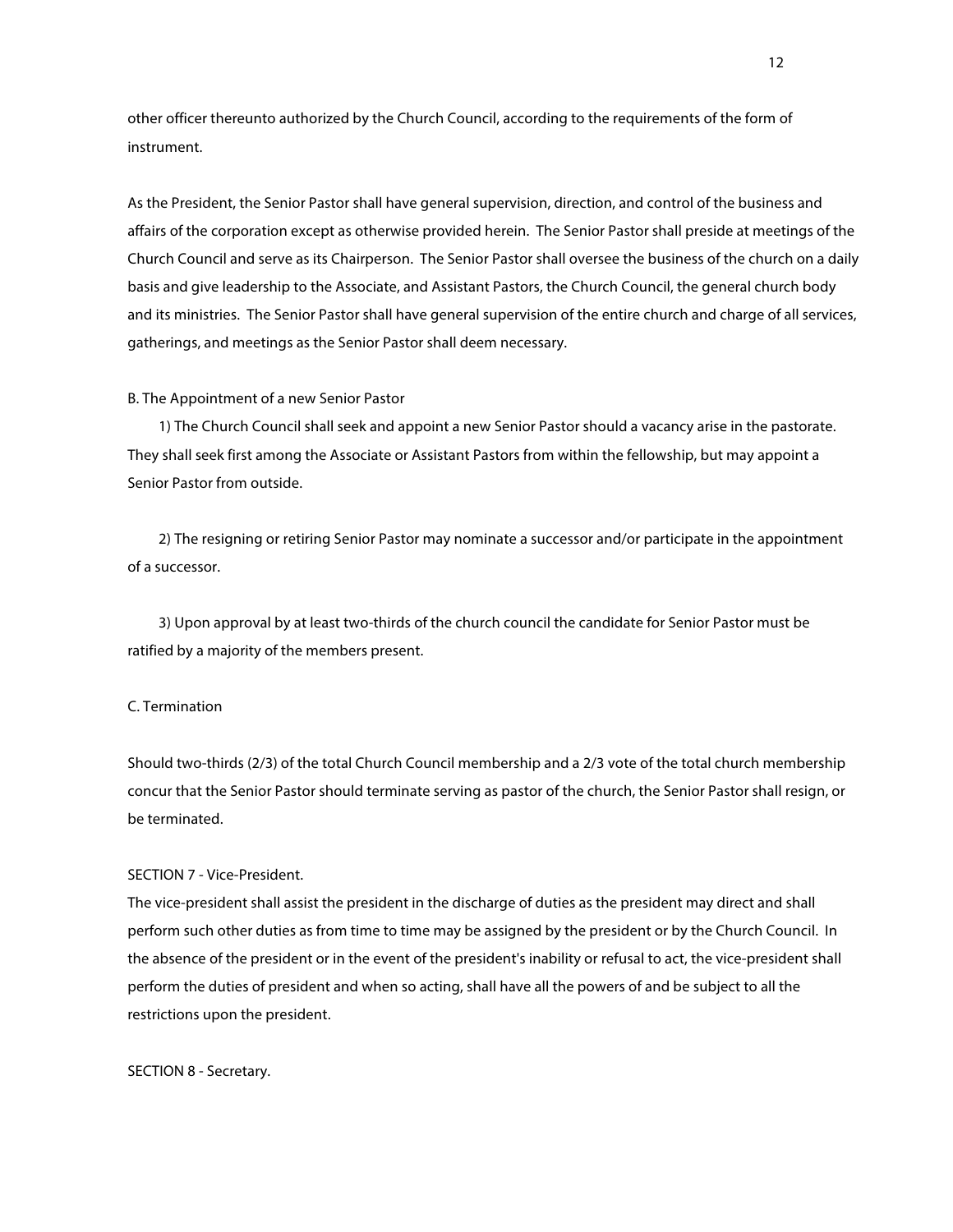The secretary shall record the minutes of the meetings of the members and of the Church Council in one or more books provided for that purpose, see that all notices are duly given in accordance with the provisions of these by-laws or as required by law, be custodian of the corporate records and of the seal of the corporation, keep a register of the members and their addresses, and perform all duties incident to the office of secretary and such other duties as from time to time may be assigned to by the president or by the Church Council.

#### SECTION 9 - Treasurer.

The treasurer shall be the principal accounting and financial officer of the corporation. The treasurer shall: (a) have charge of and be responsible for the maintenance of adequate books of account for the corporation; (b) have charge and custody of all funds and securities of the corporation, and be responsible therefore, and for the receipt and disbursement thereof; and (c) perform all the duties incident to the office of treasurer and such other duties as from time to time may be assigned by the president or by the Church Council. If required by the Church Council, the treasurer shall give a bond for the faithful discharge of the duties of the office in such sum and with such surety or sureties as the Church Council shall determine.

SECTION 10 - Associate or Assistant Pastors.

#### A. Job Description

The Senior Pastor shall define an Associate or an Assistant Pastor's ministry upon appointment. They shall serve under the Senior Pastor's direction and with the Senior Pastor in the administration and oversight of the church and its business.

# B. Their Appointment

The Senior Pastor may appoint with the agreement of a majority of the Church Council an Associate or Assistant Pastor.

### C. Termination

It shall be the prerogative of the Senior Pastor, after counseling with the Church Council, to require the resignation of Pastoral Associates or Assistants.

# SECTION 11 - Indemnification.

Recognizing that serving as an officer or member of the Council of Vineyard Christian Church of Evanston entails potential legal liability, VCF of Evanston agrees to indemnify (repay) its officers and Council for legal expenses incurred related to their good-faith conduct as an officer or member of the Council.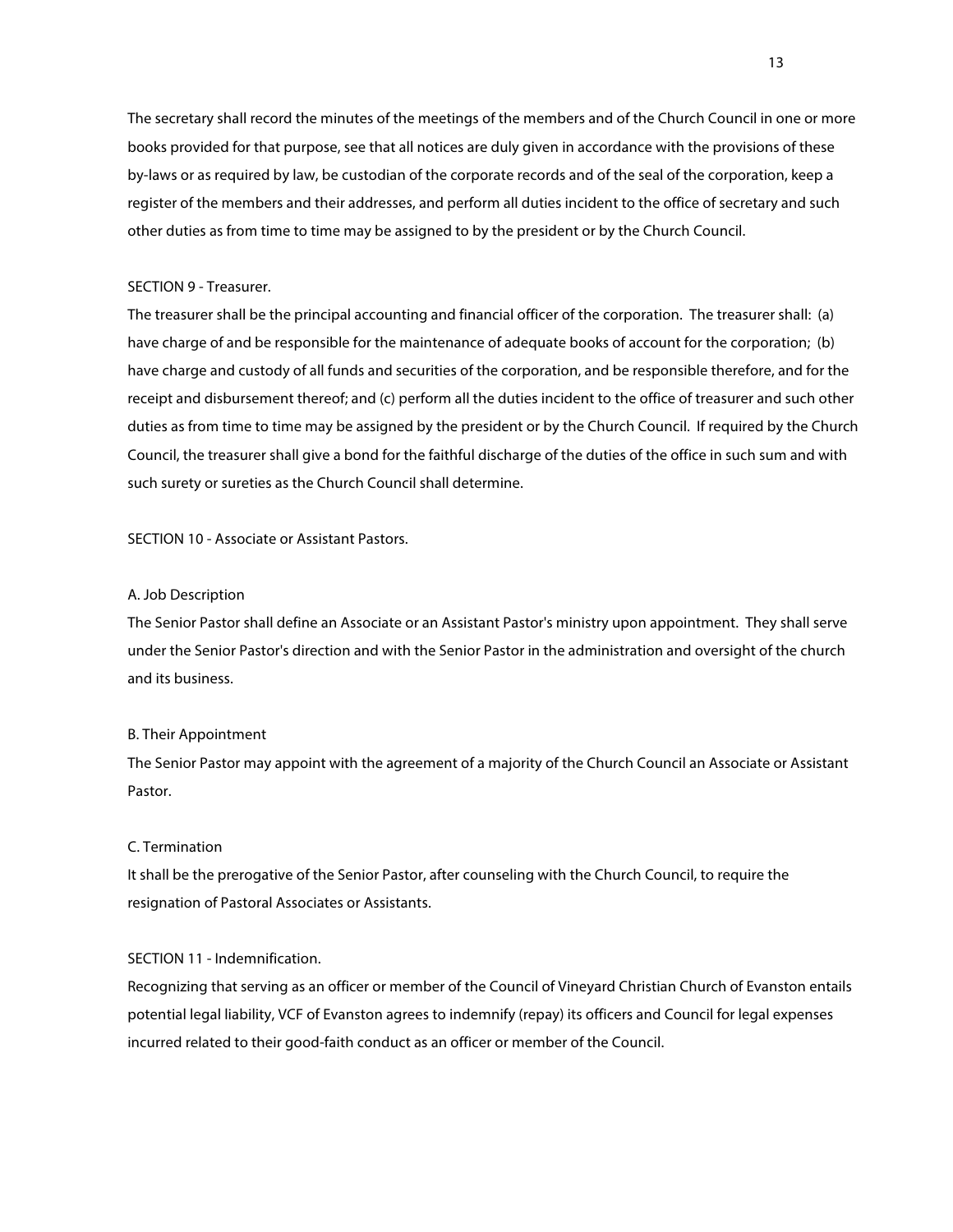#### ARTICLE VI. ORDINATION.

SECTION 1. Principles of Ordination

Only our Sovereign Holy God can truly call and ordain His children for service in the ministry of the Gospel of Jesus Christ.

The calling of a pastor or other full-time minister is not the result of a title, rather the title is a result of God's calling. This calling is recognized as from the true and living God.

It is the privilege of the church of Jesus Christ to ratify the ordination of God when such is obviously placed upon a person's life.

The purpose of this Article is to provide for the ordination of pastors or minister of the Gospel.

### SECTION 2. Qualifications

The qualifications for ordination are as follows:

A. A candidate for ordination must be a "Born Again" believer in Jesus Christ as described by our Lord in the third chapter of the Gospel of John.

B. A candidate must subscribe to the statement of faith of this church.

C. A candidate must meet the scriptural requirements for the office of elder as described in 1 Timothy 3:1-7 and Titus 1:6-9.

D. A candidate must believe in the objectives of this body and its concepts concerning the work of the Holy Spirit today.

E. A candidate should have evidenced the obvious calling of God in terms of ministerial experience and report. Normally a person will be "licensed" for a probationary period of time before receiving full ordination.

# SECTION 3. Procedure for ordination and licensing.

A. Each person fulfilling the above qualifications shall be recommended by the Senior Pastor to the Church Council of this body. The Church Council may elect one of two types of ordination:

1) Full, permanent ordination into the ministry of the Gospel of Jesus Christ.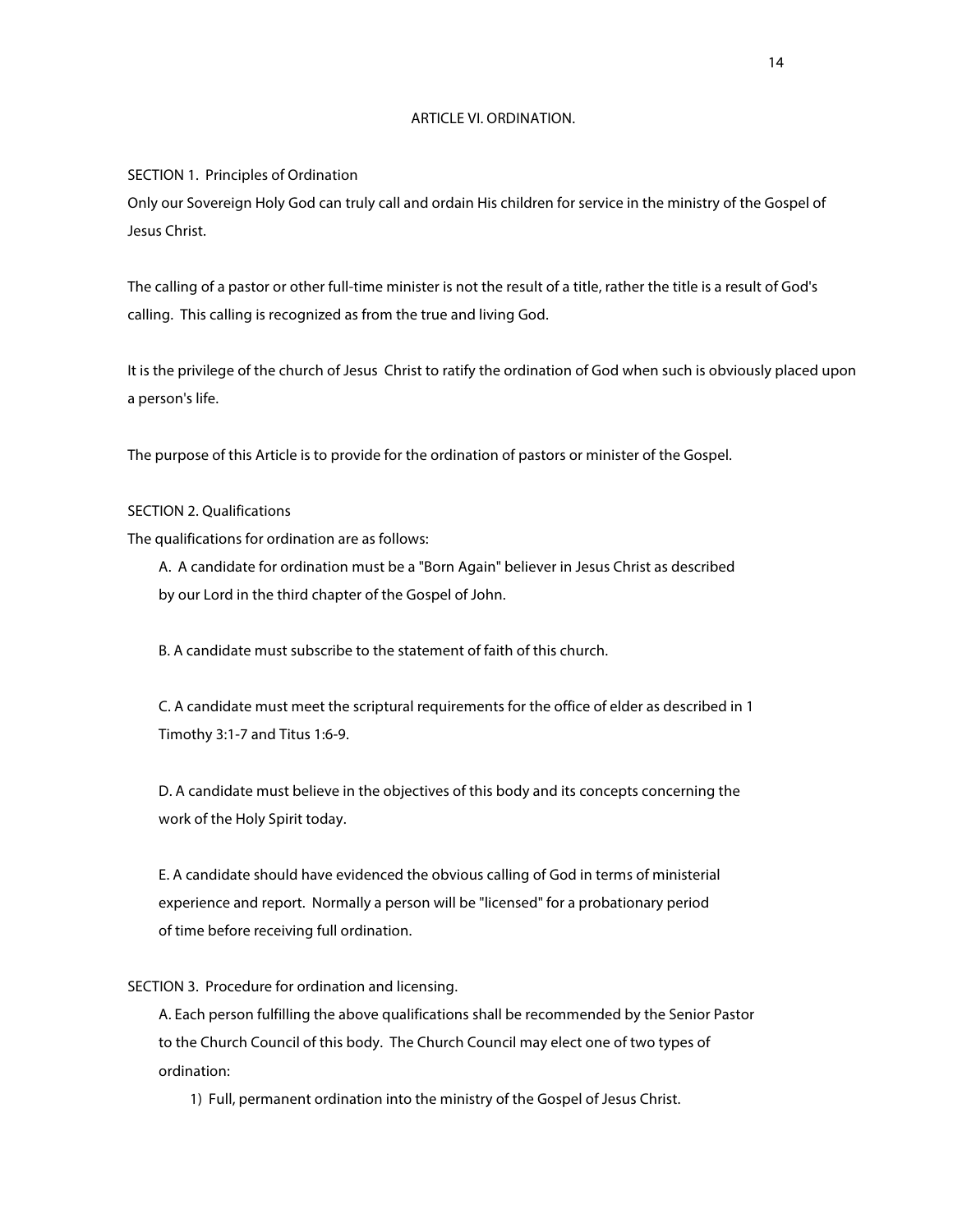2) Provisional ordination (licensure) on a year to year basis until said candidate has established an independent body with its own ordination procedures who will thereafter ordain the candidate; or until said candidate has demonstrated a calling and proficiency for long-term ministry within this body.

B. The Church Council may make exceptions to these qualifying standards where in the unanimous opinion of the Council and under the strong compelling conviction of the Holy Spirit such exception is according to the will of God and consistent with His Word.

C. Upon approval of at least 2/3 of the Church Council present, the candidate will be ordained or provisionally licensed as a minister of the Gospel with the right to perform ministerial functions in accordance with the laws of the land and the ordinances of God's Word with all the prerogatives of such a calling and office.

D. All candidates, successful or otherwise, will be notified of the Council's decision in writing within one week of the final Council action and to provide a certificate of ordination or licensure. Provisional ordination (licensure) shall continue on a year to year basis until such time as the candidate receives full ordination, or is no longer in ministry connected with this church, or the licensure is otherwise terminated by a vote of 2/3 of the Church Council present.

#### SECTION 4. Revocation of Ordination

A. Ordination is a privilege extended to the candidate and can be revoked at any time for cause according to the following provisions.

B. The matter giving rise to revocation shall be sent to the candidate in writing thirty (30) days prior to a vote for revocation by the Church Council after a majority of the Council present has voted to send such notice of revocation.

C. The candidate shall submit a defense to the charges either in writing or orally before the Church Council.

D. Following the defense or within thirty (30) days from notification the Church Council shall vote on the revocation or ordination. The revocation shall be made by a two thirds (2/3) vote of the Church Council present.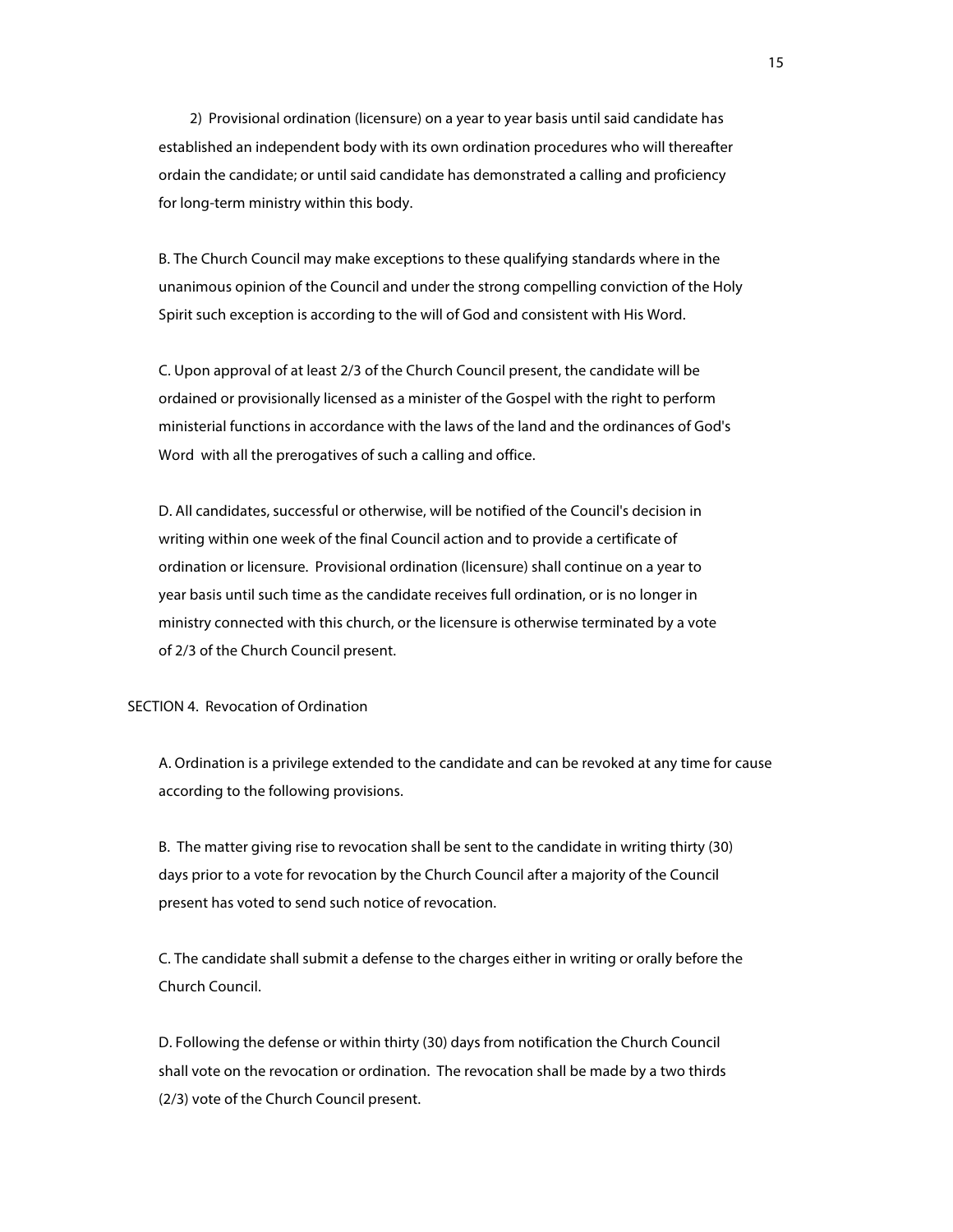E. The outcome of the vote on revocation shall be communicated to the candidate in writing within seven (7) days of the vote on revocation.

### ARTICLE VII

# AMENDMENTS

The Church Council shall have the power to alter, amend, or repeal the by-laws or adopt new by-laws by a twothirds vote of the Church Council with the ratification of two-thirds of the membership, except as provided in Article IV, Section 4.

### ARTICLE VIII

# SEAL

The corporate seal shall have inscribed thereon the name of the corporation and the words "Corporate Seal, Illinois".

# ARTICLE IX

# FISCAL YEAR

The fiscal year of the corporation shall be fixed by resolution of the Church Council.

# ARTICLE X

# DISSOLUTION OF PROPERTY

In the event of the dissolution of this organization, one half of the property shall be apportioned to the agencies (foreign missions and others) which received regular contributions from this church in the last fiscal year. The amounts will be in direct proportion to that year's contribution to that agency. The distribution of the other half of the property shall be decided at the same time as the dissolution of this organization.

In case of schism within the congregation, all the property shall go to that group which adheres to the adopted constitution and by-laws of this church.